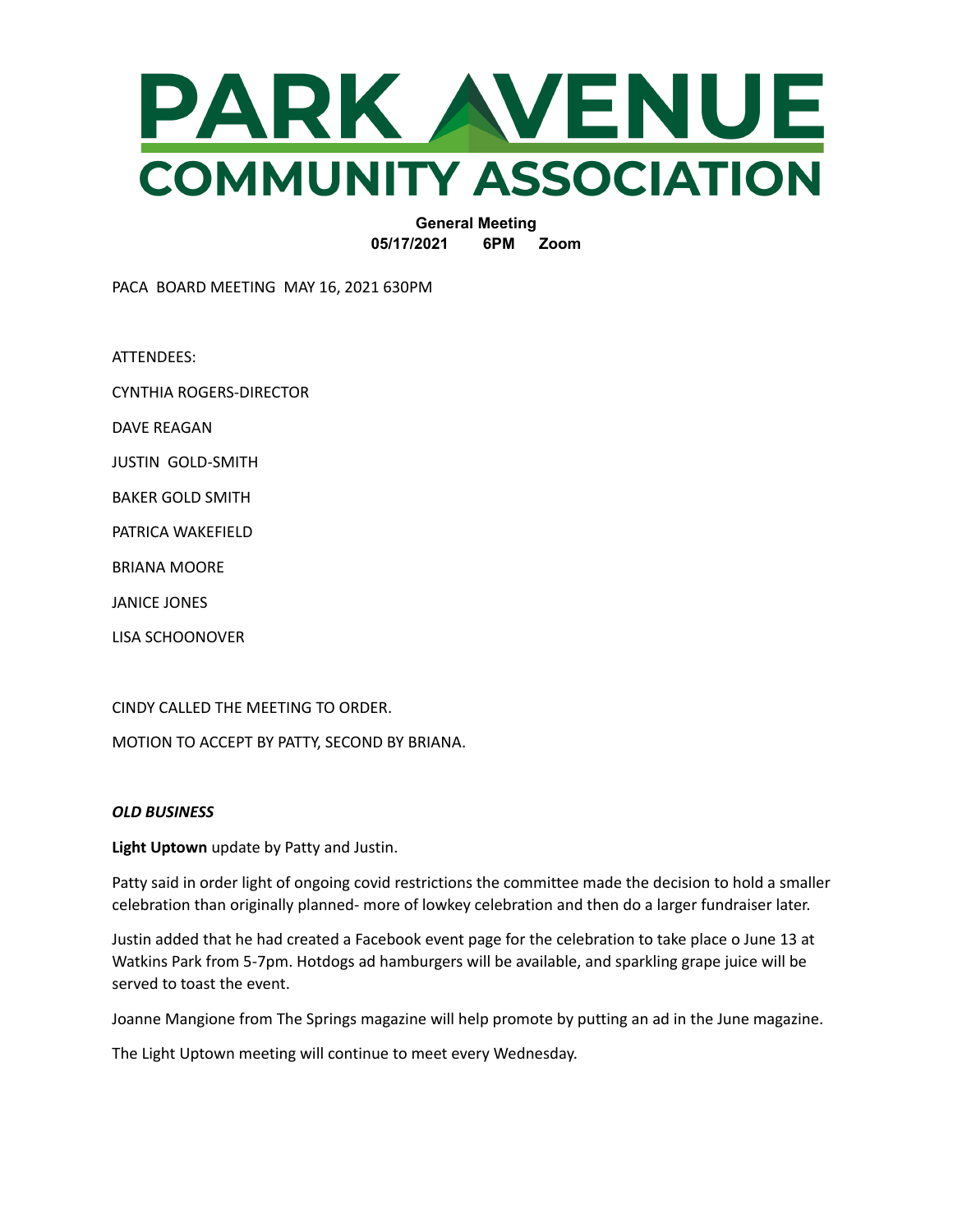**Indoor meeting space** for PACA general meetings- Justin & Baker made contact with James Kendall with the Pocket Theatre. They met with James and toured the facility. James has graciously offered the theatre as an indoor meeting space beginning June 2021.

**PACA general meeting reminder-**May 17 at 6pm at Watkins Park or via Zoom in case of inclement weather. No speaker scheduled. Ryan Noles or another City of HS code directors will be June's speaker. There are speaker openings, July and the remainder of the year. Justin will send out a FB survey asking for topics/speakers that might interest members/neighbors.

**Park Ave pick up day**-very successful with a lot of participation from Park Ave. neighbors. In the future consider making Park Ave pick up Day a quarterly event. Ask Ryan Noles for statistics on bad areas to enable maximum cleanup to be applied to worst areas.

**City Codes update-** Briana said two properties have been targeted for further action by city-306 State St. & ??? Ravine St. (across from the Pocket Theatre). There are high hopes that the new STR ordinance will help standardize code enforcement.

## *NEW BUSINESS*

**Plaque presentation** honoring Anthony Whittington- Cindy advised due to placement of plaque in wrong place, we would need to delay the plaque presentation to June. Motion to accept by Patty, second by Briana.

**Splashpad** update by Briana. Projected cost 110K. A fundraiser/fun-raiser will coincide on with National Freezer Pop Day on July 8 from 3-7pm at Watkins Park. Plans are being made to provide snacks and popsicles, have some prizes for raffle, and also raise donations for the Splashpad Fund. Motion by Justin to allow organize funds to be distributed from the PACA general fund. Second by Patty.

**Watkins Park**-Anthony Whittington advised Briana that additional honor/memory bricks can be sold and added to the walkway area. More info in the future.

**DeSoto Park** -Cindy expressed concerns that Bill Burroughs and Anthony Whittington have both stated the possibility of DeSoto Park being closed. Dave stated that there was discussion of two options:

- 1. Give the park to HSNP but the gun range will remain city property.
- 2. Turn over to the city for HSPD training.

The main issue seems to be the cost to refurbish the bathrooms.

Jan suggested requesting equipment form the city to accurate count of daily traffic in the hopes of keeping the park open. All of the board is in agreement that keeping DeSoto Park open is good for the Park Avenue neighborhood.

Cindy suggested drafting letter/email to city officials and request meeting with Bill Burroughs, Anthony Whittington, Chief Chapmon, & Erin Holliday to discuss. Motion to accept by Justin, second by Dave.

**Neighborhood Walk through**-to identify problem areas with unauthorized parking and abandoned vehicles impeding traffic flow. Jan has received calls from neighbors complaining of blocked crosswalks and obstructed bus stops. Some concern areas-former Cash buildings (Nettie's), Bauer area, Pullman